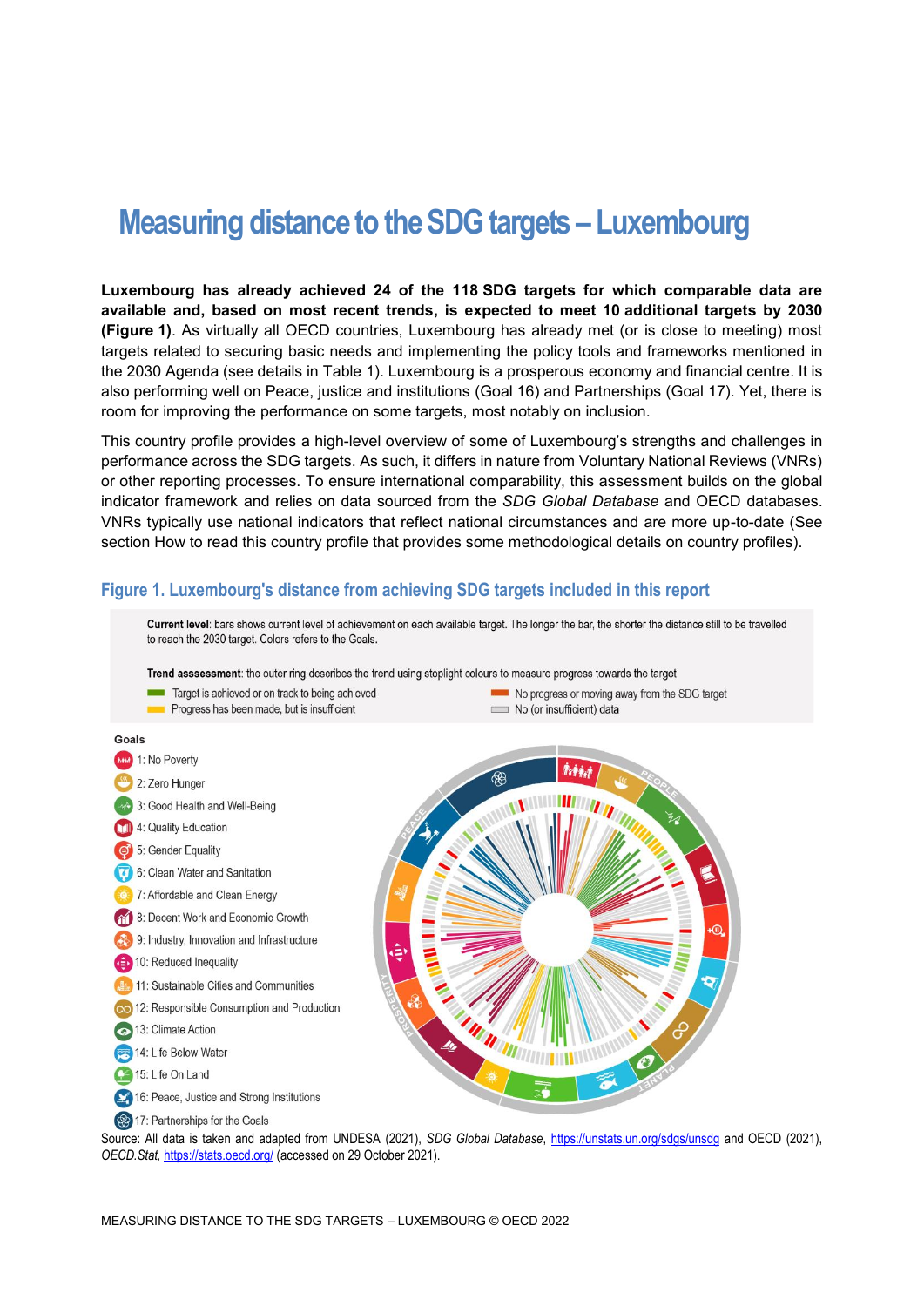# **Main strengths**

**Luxembourg has pursued an ambitious and comprehensive environmental policy**, with some objectives going beyond international and European commitments. Since the early 2000, energy consumption (Target 7.3), greenhouse gas emissions and major air pollutants have declined or remained stable despite higher GDP (Target 13.1), while air quality has improved (Target 11.6). Luxembourg has also caught up in terms of wastewater treatment (Target 6.3) and tripled the share of renewables in its electricity production (Target 7.2). Protected areas cover nearly 50% of Luxembourg's territory (Target 15.1) but their potential for conserving biodiversity and delivering ecosystem services is limited (e.g. less than a third of freshwater areas that are key for biodiversity are protected).

**Luxembourg is a prosperous economy and financial centre.** Before the pandemic hit, it was characterised by GDP growth well above the OECD average (Target 8.1) and an attractive labour market. Average hourly earnings are among the highest in the OECD (USD PPP 25 per hour in 2019), and the unemployment rate is below the OECD average (Target 8.5). On regulation of financial markets (Target 10.5), while the overall picture differ across indicators, Luxembourg is among the best performing countries for regulatory Tier 1 capital to risk-weighted assets, and perform well on non-performing loans to total gross loans and non-performing loans net of provisions to own capital. Other sectors are lagging behind. For instance, the share of manufacturing value added in GDP is decreasing and was only 4% in 2020 – ten percentage points below the OECD average (Target 9.2).

**While there is still scope for improvement, Luxembourg is among the most advanced OECD countries in terms of achieving targets on Peace, justice and institutions (Goal 16) and Partnerships (Goal 17)**. Luxembourg is ahead of the OECD average on most indicators underpinning targets on violence (Target 16.1), corruption and bribery (Target 16.5) and citizens' confidence in the judicial system (Target 16.6), which is 20 percentage points higher than the OECD average. Yet, other measures of the rule of law (Target 16.3) show a more nuanced picture. For instance, while the policereporting rate for robbery is 22 percentage points higher than the OECD average, almost half of the prison population is unsentenced. Lack of diversity of the central government workforce and parliament hampers Luxembourg's progress toward Target 16.7 on responsive, inclusive, participatory and representative decision-making processes. In the Partnerships category (Goal 17), Luxembourg shows strong achievements when it comes to foreign trade, market openness and financial assistance to developing countries. Luxembourg is one of the few OECD countries exceeding the target on Official Development Assistance, with 1% of its GNI going to ODA (Target 17.2). Yet, there is scope for improvement when it comes to aligning ODA to partner countries' priorities and to country-owned results frameworks (Target 17.15).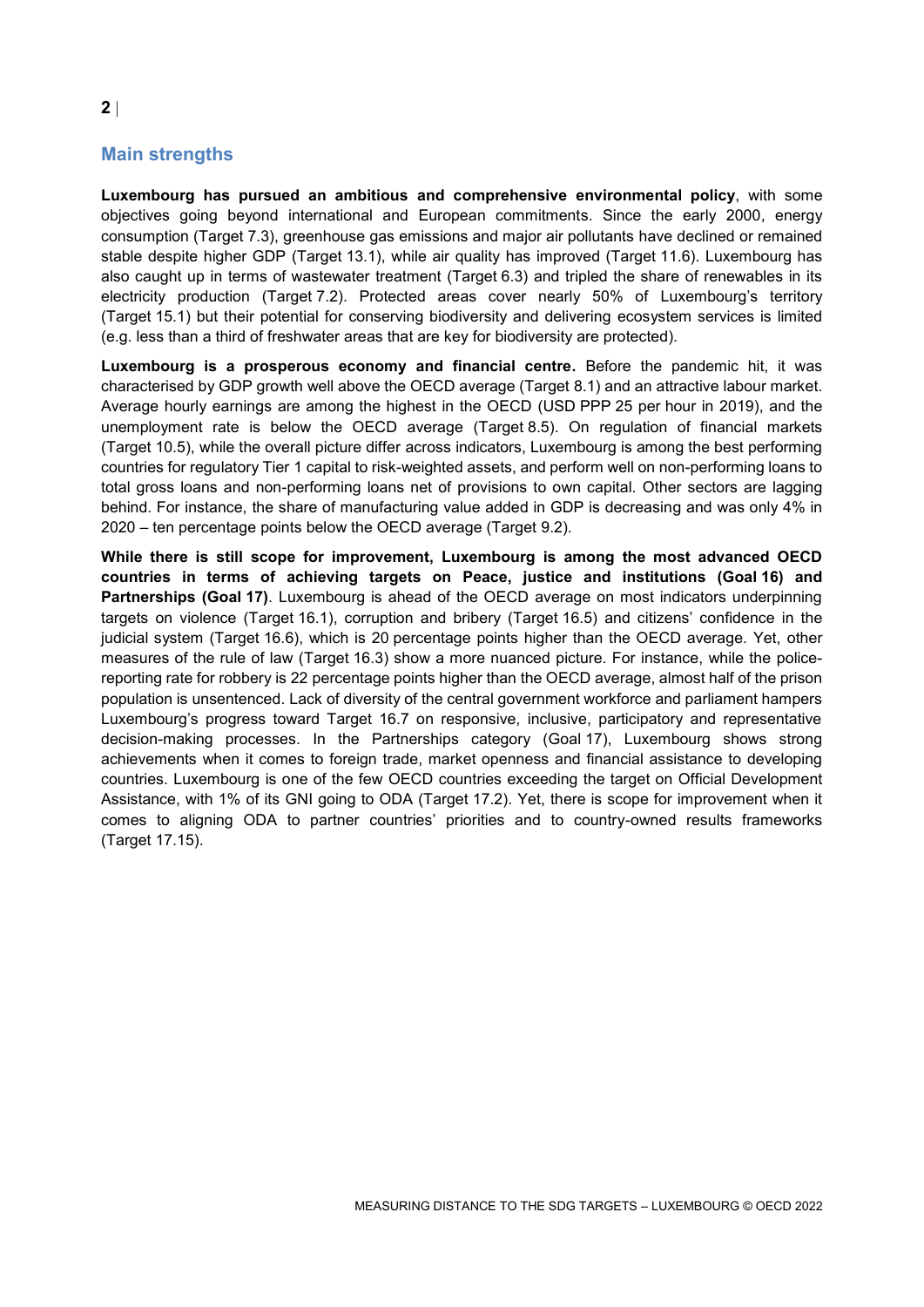#### **Main challenges**

**Non-medical determinants of health may undermine future prospects.** Luxembourg's population enjoys good access to health care, with a broad benefits package and low out-of-pocket payments (Target 3.8), while the mortality rate attributed to cardiovascular disease, cancer, diabetes or chronic respiratory disease is below the OECD average, thanks to the effectiveness of prevention policies (Target 3.4). Still, behavioural risk factors – especially poor nutrition, smoking, physical inactivity and alcohol consumption – are major drivers of morbidity and mortality in Luxembourg. Both alcohol and tobacco consumption, despite decreasing, are above the OECD average (Targets 3.5 and 3.a). Conversely, obesity remains below the OECD average but is on the rise (Target 2.2).

**Tackling unequal opportunities for minorities and women requires further efforts.** There is scope to improve the legal framework on gender equality (Targets 5.1 and 5.3). As many OECD countries, women bear the lion share of unpaid care and housework (Target 5.4) and they are underrepresented in both the public and economic spheres (Target 5.5) – around a third of seats in national parliament are held by women. Beyond gender inequality, more should be done to meet targets relating to equality of opportunity. There are large disparities among socio-economic and gender groups in terms of education outcomes (Target 4.5). As noted already, Luxembourg also reports a low score on diversity of central government workforce and is thus far from meeting Target 16.7 on inclusive decision-making.

**Despite significant environmental progress, Luxembourg needs to sustain efforts to meet the climate targets and consolidate the results obtained in waste and material management.** The carbon intensity of the economy is among the highest in the OECD (Target 13.2). While material productivity is very high, material consumption is among the highest of the OECD and it generates large amounts of waste (Target 12.2). On biodiversity, Luxembourg has not established national targets in accordance with Aichi Biodiversity Target (Target 15.9), while agriculture imposes a heavy toll on the environment – nitrogen surplus are twice the OECD average (Target 2.4).

## **Statistical gaps**

**Like in many other OECD countries, data availability remains a challenge when measuring distances to targets** (see the Overview chapter for details)**.** For Luxembourg, available data on the level of the different indicators allow covering 118 of the 169 targets. As shown in [Figure](#page-3-1) 2 below, indicator coverage is uneven across the 17 goals. While six goals have most of their targets covered (the indicator coverage exceeds 80%), coverage is much lower for Goal 11 on cities, Goal 13 on climate action and Goal 14 on life below water (Luxembourg is a landlocked country and some Goal 14 Targets do not apply) with only 40% or less of their targets covered. Data gaps become starker when focusing on performance indicators, excluding those providing contextual information. In this case, coverage exceeds 80% for only Goal 3 on health. For nine goals, mostly related to the Planet category (Goals 12, 13, 14 and 15) but also to education, gender equality, cities, peace and partnerships (Goals 4, 5, 11, 16 and 17), data are lacking to monitor progress over time for more than two in three targets.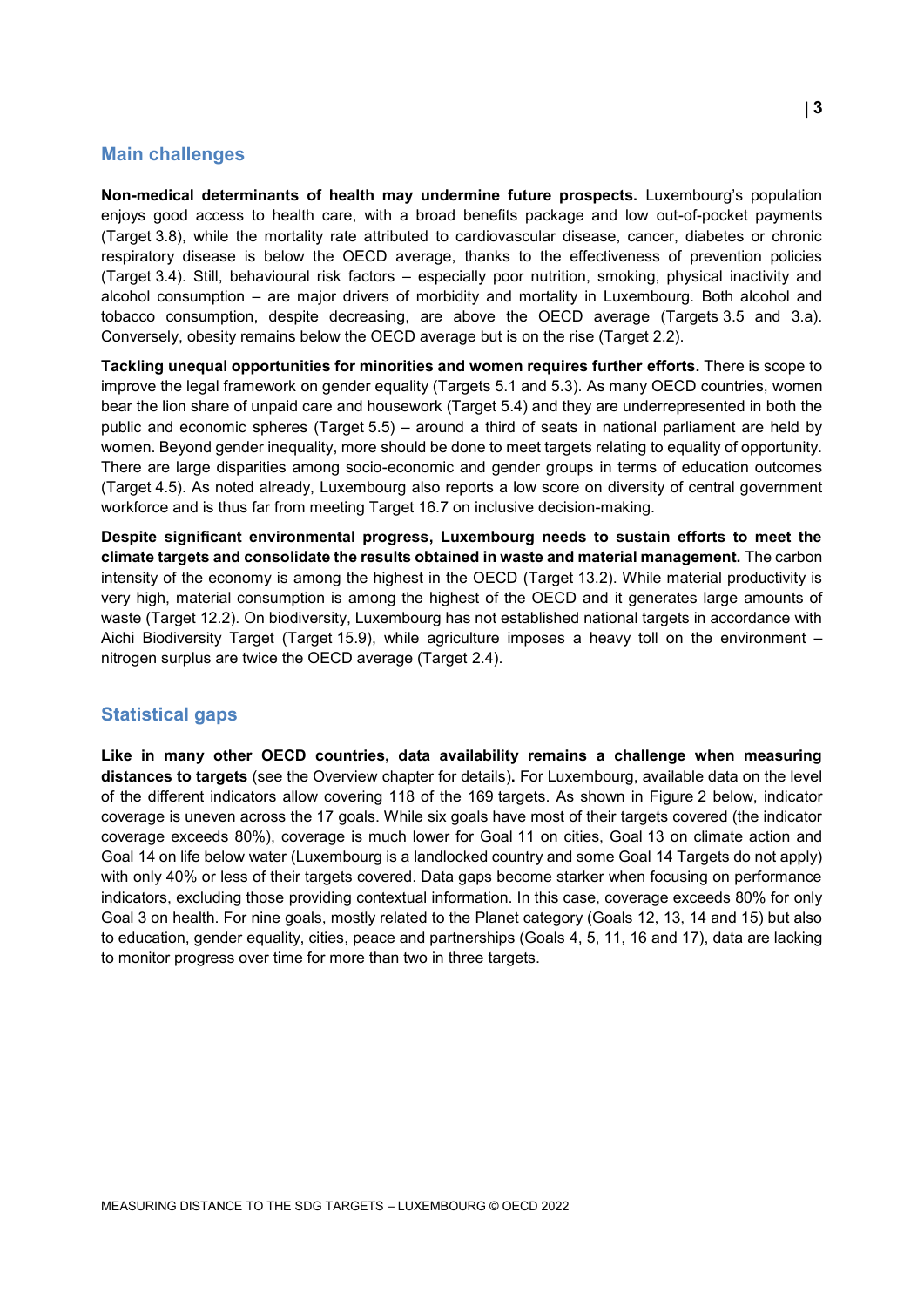

# <span id="page-3-1"></span>**Figure 2. Luxembourg's share of the 2030 Agenda's targets covered by at least one indicator, by goal**

Note: The figure represents Luxembourg's share of targets covered by at least one indicator for each SDG. Numbers from 1 to 17 stand for the goals: 1 No poverty, 2 Zero hunger, 3 Good health and well-being, 4 Quality education, 5 Gender equality, 6 Clean water and sanitation, 7 Affordable and clean energy, 8 Decent work and economic growth, 9 Industry, innovation and infrastructure, 10 Reduced inequalities, 11 Sustainable cities and communities, 12 Responsible consumption and production, 13 Climate action, 14 Life below water, 15 Life on land, 16 Peace, justice and strong institutions and 17 Partnerships for the goals. These goals are grouped under five broad themes (the "5Ps"): People, Planet, Prosperity, Peace and Partnership. Beyond data availability, other statistical gaps such as timeliness or granularity also need to be considered. For instance, given the lag in available data, the effects of the pandemic on current distance and trajectories may not be reflected in the estimates.

Source: All data is taken and adapted from UNDESA (2021), *SDG Global Database*,<https://unstats.un.org/sdgs/unsdg> and OECD (2021), *OECD.Stat,* <https://stats.oecd.org/> (accessed on 29 October 2021).

# **Detailed information**

While some SDG Targets are, on average, close to being met, performance is very uneven across the 17 Goals of the 2030 Agenda for Sustainable Development. [Table](#page-3-0) 1 presents an overview of Luxembourg's progress towards targets based on available data for each of the 17 Goals. It shows that distances to Targets and trends over time differ significantly even when considering a specific goal.

| Goal           | Target | Short Label                   | Distance to   | <b>Trend Assessment</b>                             | OECD            | <b>OECD Trend</b>                                   |
|----------------|--------|-------------------------------|---------------|-----------------------------------------------------|-----------------|-----------------------------------------------------|
|                |        |                               | Target (s.u.) |                                                     | Average         | Assessment                                          |
|                |        |                               |               |                                                     | distance (s.u.) |                                                     |
|                | 1.1    | Extreme poverty               | 0.00          | Target is achieved or on<br>track to being achieved | 0.00            | Target is achieved or on<br>track to being achieved |
|                | 1.2    | Poverty in all its dimensions | 1.37          | No progress or moving<br>away from the SDG target   | 1.41            | No progress or moving<br>away from the SDG target   |
|                | 1.3    | Social protection coverage    | 0.66          | No progress or moving<br>away from the SDG target   | 0.80            | No progress or moving<br>away from the SDG target   |
|                | 1.4    | Access to basic services      | 0.00          | Target is achieved or on<br>track to being achieved | 0.00            | Target is achieved or on<br>track to being achieved |
| $\mathfrak{p}$ | 2.1    | Hunger                        | 0.01          | Target is achieved or on<br>track to being achieved | 0.28            | No progress or moving<br>away from the SDG target   |
| 2              | 2.2    | Malnutrition                  | 1.68          | No progress or moving                               | 2.46            | No progress or moving                               |

#### <span id="page-3-0"></span>**Table 1. Luxembourg distances to targets and recent trends**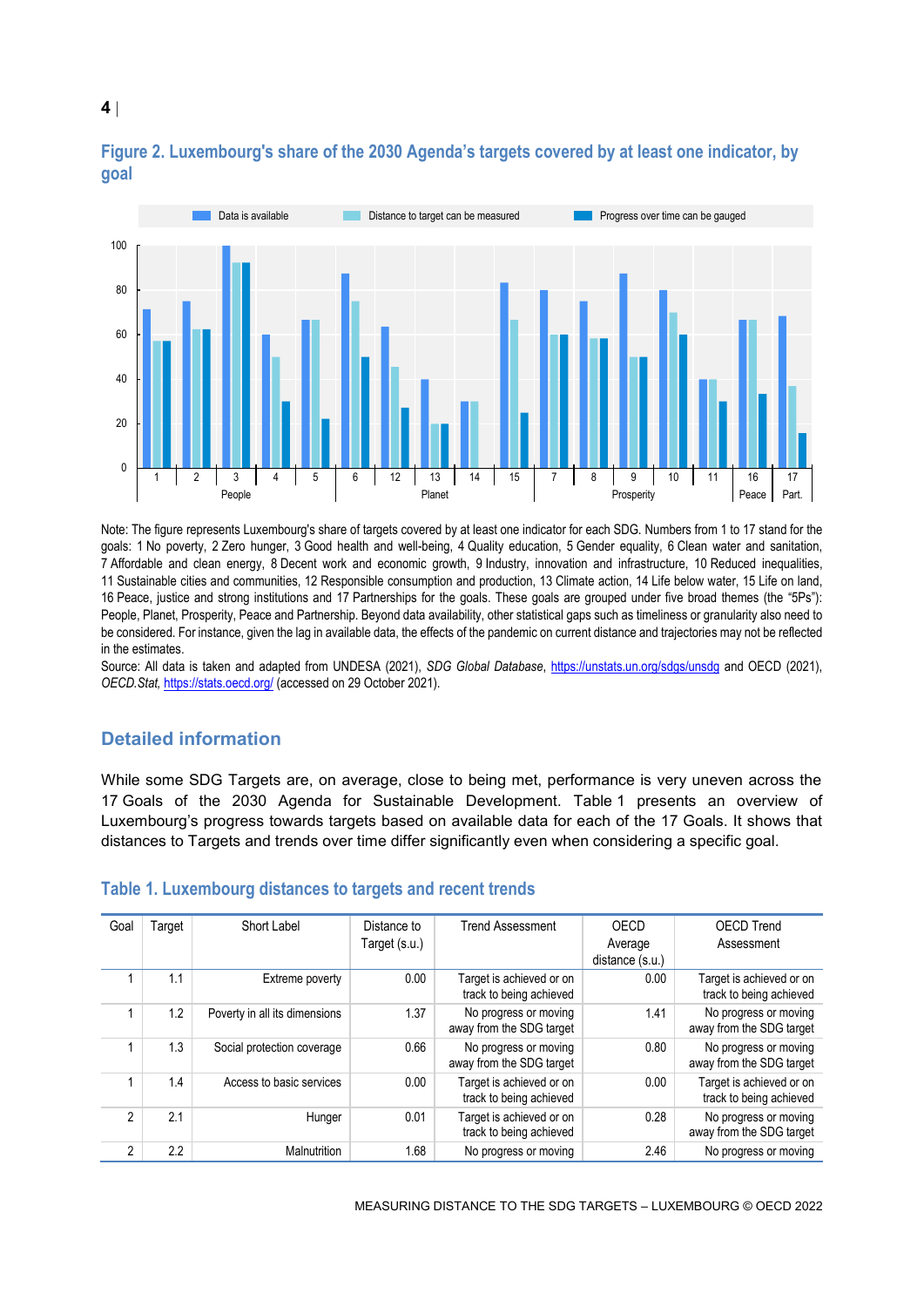| Goal           | Target     | Short Label                           | Distance to   | <b>Trend Assessment</b>                                              | OECD            | OECD Trend                                                           |
|----------------|------------|---------------------------------------|---------------|----------------------------------------------------------------------|-----------------|----------------------------------------------------------------------|
|                |            |                                       | Target (s.u.) |                                                                      | Average         | Assessment                                                           |
|                |            |                                       |               |                                                                      | distance (s.u.) |                                                                      |
|                |            |                                       |               | away from the SDG target                                             |                 | away from the SDG target                                             |
| $\overline{2}$ | 2.4        | Sustainable production                | 2.68          | Progress has been made,<br>but is insufficient to meet<br>the target | 1.34            | No progress or moving<br>away from the SDG target                    |
| $\overline{2}$ | 2.5        | Diversity of seeds and<br>livestocks* | 4.69          | No progress or moving<br>away from the SDG target                    | 3.59            | No progress or moving<br>away from the SDG target                    |
| $\overline{2}$ | 2.c        | Food prices anomalies                 | 0.00          | Target is achieved or on<br>track to being achieved                  | 0.00            | Target is achieved or on<br>track to being achieved                  |
| 3              | 3.1        | Maternal mortality                    | 0.00          | Target is achieved or on<br>track to being achieved                  | 0.00            | Target is achieved or on<br>track to being achieved                  |
| 3              | 3.2        | Death of newborns and<br>children     | 0.00          | Target is achieved or on<br>track to being achieved                  | 0.00            | Target is achieved or on<br>track to being achieved                  |
| 3              | 3.3        | Communicable diseases                 | 0.18          | Progress has been made,<br>but is insufficient to meet<br>the target | 0.56            | Progress has been made,<br>but is insufficient to meet<br>the target |
| 3              | 3.4        | Premature mortality                   | 0.77          | Progress has been made,<br>but is insufficient to meet<br>the target | 1.26            | Progress has been made,<br>but is insufficient to meet<br>the target |
| 3              | 3.5        | Prevention of Substance<br>abuse      | 0.86          | Progress has been made,<br>but is insufficient to meet<br>the target | 0.63            | Progress has been made,<br>but is insufficient to meet<br>the target |
| 3              | 3.6        | Road traffic accidents*               | 0.39          | Progress has been made,<br>but is insufficient to meet<br>the target | 0.78            | Progress has been made,<br>but is insufficient to meet<br>the target |
| 3              | 3.7        | Access to sexual health-care          | 0.06          | Target is achieved or on<br>track to being achieved                  | 0.58            | Progress has been made,<br>but is insufficient to meet<br>the target |
| 3              | 3.8        | Health coverage                       | 1.30          | Progress has been made,<br>but is insufficient to meet<br>the target | 1.79            | Progress has been made,<br>but is insufficient to meet<br>the target |
| 3              | 3.9        | Deaths and illness from<br>pollution  | 0.30          | Progress has been made,<br>but is insufficient to meet<br>the target | 0.55            | No progress or moving<br>away from the SDG target                    |
| 3              | 3.a        | Tobacco consumption                   | 2.51          | Progress has been made,<br>but is insufficient to meet<br>the target | 2.65            | Progress has been made,<br>but is insufficient to meet<br>the target |
| 3              | 3.b        | Vaccination                           | 0.78          | Target is achieved or on<br>track to being achieved                  | 0.37            | Target is achieved or on<br>track to being achieved                  |
| 3              | 3.d        | Health emergency<br>preparedness      | 0.77          | Target is achieved or on<br>track to being achieved                  | 1.19            | Target is achieved or on<br>track to being achieved                  |
| 4              | 4.1        | Primary and secondary<br>education    | 1.60          | No progress or moving<br>away from the SDG target                    | 1.17            | No progress or moving<br>away from the SDG target                    |
| 4              | 4.2        | Pre-primary education                 | 0.00          | Target is achieved or on<br>track to being achieved                  | 0.24            | Target is achieved or on<br>track to being achieved                  |
| 4              | 4.3        | Lifelong learning                     | 1.22          | n.a.                                                                 | 1.25            | No progress or moving<br>away from the SDG target                    |
| 4              | 4.4        | Skills for employment                 | 0.03          | n.a.                                                                 | 1.23            | No progress or moving<br>away from the SDG target                    |
| 4              | 4.5        | Disparities in education              | 1.52          | No progress or moving<br>away from the SDG target                    | 1.49            | No progress or moving<br>away from the SDG target                    |
| 5              | 5.1        | Discrimination against<br>women       | 1.64          | n.a.                                                                 | 1.32            | n.a.                                                                 |
| 5              | 5.2        | Violence against women                | 0.21          | n.a.                                                                 | 0.89            | n.a.                                                                 |
| 5<br>5         | 5.3<br>5.4 | Harmful practices                     | 2.31<br>2.38  | n.a.                                                                 | 1.37            | n.a.                                                                 |
|                |            | Unpaid care and domestic<br>work      |               | n.a.                                                                 | 1.79            | n.a.                                                                 |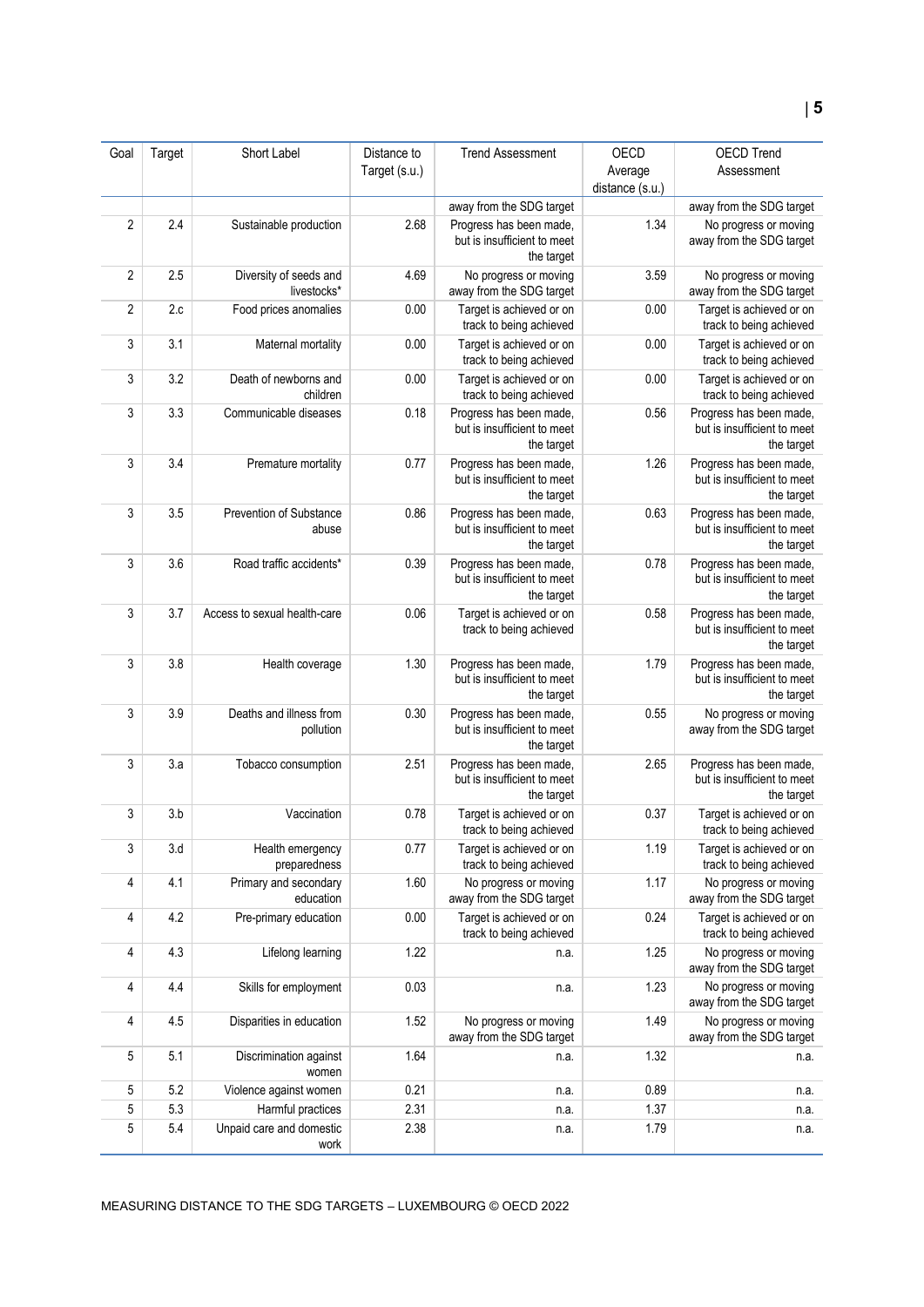| Goal           | Target | Short Label                   | Distance to   | <b>Trend Assessment</b>                                              | OECD            | <b>OECD Trend</b>                                                    |
|----------------|--------|-------------------------------|---------------|----------------------------------------------------------------------|-----------------|----------------------------------------------------------------------|
|                |        |                               | Target (s.u.) |                                                                      | Average         | Assessment                                                           |
|                |        |                               |               |                                                                      | distance (s.u.) |                                                                      |
| 5              | 5.5    | Women's participation         | 2.68          | No progress or moving<br>away from the SDG target                    | 1.89            | Progress has been made,<br>but is insufficient to meet<br>the target |
| 5              | 5.b    | Women's empowerment           | 0.00          | Target is achieved or on<br>track to being achieved                  | 0.53            | Target is achieved or on<br>track to being achieved                  |
| 6              | 6.1    | Access to drinking water      | 0.00          | Target is achieved or on<br>track to being achieved                  | 0.15            | Target is achieved or on<br>track to being achieved                  |
| 6              | 6.2    | Waste water treatment         | 0.00          | Target is achieved or on<br>track to being achieved                  | 0.35            | Progress has been made,<br>but is insufficient to meet<br>the target |
| 6              | 6.3    | Water quality                 | 0.00          | Target is achieved or on<br>track to being achieved                  | 0.68            | Target is achieved or on<br>track to being achieved                  |
| 6              | 6.4    | Water-use efficiency          | 0.00          | Target is achieved or on<br>track to being achieved                  | 0.54            | Progress has been made,<br>but is insufficient to meet<br>the target |
| 6              | 6.5    | Water resources<br>management | 0.31          | n.a.                                                                 | 0.98            | n.a.                                                                 |
| 6              | 6.6    | Water-related ecosystems*     | 3.85          | n.a.                                                                 | 2.18            | n.a.                                                                 |
| $\overline{7}$ | 7.1    | Access to energy              | 0.00          | Target is achieved or on<br>track to being achieved                  | 0.00            | Target is achieved or on<br>track to being achieved                  |
| 7              | 7.2    | Clean energy                  | 0.52          | Target is achieved or on<br>track to being achieved                  | 0.62            | Progress has been made,<br>but is insufficient to meet<br>the target |
| $\overline{7}$ | 7.3    | Energy efficiency             | 0.31          | Progress has been made,<br>but is insufficient to meet<br>the target | 0.98            | Progress has been made,<br>but is insufficient to meet<br>the target |
| 8              | 8.1    | GDP growth                    | 2.51          | No progress or moving<br>away from the SDG target                    | 1.89            | No progress or moving<br>away from the SDG target                    |
| 8              | 8.2    | Productivity                  | 2.95          | No progress or moving<br>away from the SDG target                    | 1.77            | No progress or moving<br>away from the SDG target                    |
| 8              | 8.4    | Material footprint            | 0.06          | Target is achieved or on<br>track to being achieved                  | 0.82            | Progress has been made,<br>but is insufficient to meet<br>the target |
| 8              | 8.5    | Employment                    | 0.30          | No progress or moving<br>away from the SDG target                    | 0.97            | No progress or moving<br>away from the SDG target                    |
| 8              | 8.6    | <b>NEET</b>                   | 0.70          | No progress or moving<br>away from the SDG target                    | 1.69            | No progress or moving<br>away from the SDG target                    |
| 8              | 8.8    | Labour rights                 | 0.62          | No progress or moving<br>away from the SDG target                    | 0.80            | Progress has been made,<br>but is insufficient to meet<br>the target |
| 8              | 8.10   | Financial institutions        | 0.00          | Target is achieved or on<br>track to being achieved                  | 0.45            | Target is achieved or on<br>track to being achieved                  |
| 9              | 9.2    | Sustainable industry          | 1.80          | No progress or moving<br>away from the SDG target                    | 0.95            | No progress or moving<br>away from the SDG target                    |
| 9              | 9.4    | Environmental impact          | 0.85          | Target is achieved or on<br>track to being achieved                  | 0.87            | Progress has been made,<br>but is insufficient to meet<br>the target |
| 9              | 9.5    | Research and development      | 1.32          | No progress or moving<br>away from the SDG target                    | 1.06            | Progress has been made,<br>but is insufficient to meet<br>the target |
| 9              | 9.c    | ICT                           | 0.17          | Progress has been made,<br>but is insufficient to meet<br>the target | 0.36            | Progress has been made,<br>but is insufficient to meet<br>the target |
| 10             | 10.1   | Income distribution           | 1.06          | Progress has been made,<br>but is insufficient to meet<br>the target | 1.23            | No progress or moving<br>away from the SDG target                    |
| 10             | 10.2   | Social inclusion              | 1.92          | No progress or moving                                                | 1.54            | No progress or moving                                                |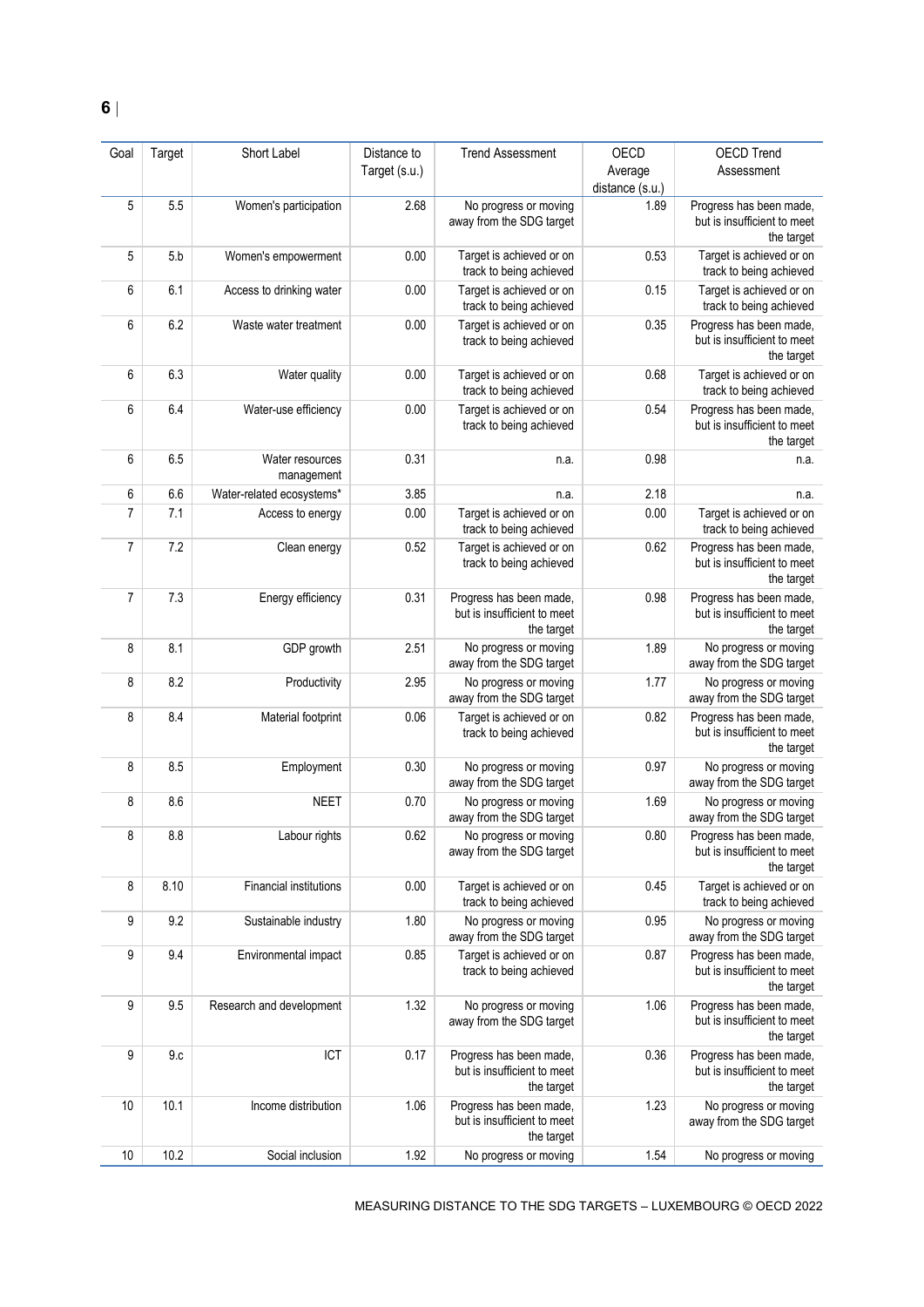| Goal | Target | Short Label                           | Distance to   | <b>Trend Assessment</b>                                              | OECD                       | <b>OECD Trend</b>                                                    |
|------|--------|---------------------------------------|---------------|----------------------------------------------------------------------|----------------------------|----------------------------------------------------------------------|
|      |        |                                       | Target (s.u.) |                                                                      | Average<br>distance (s.u.) | Assessment                                                           |
|      |        |                                       |               | away from the SDG target                                             |                            | away from the SDG target                                             |
| 10   | 10.3   | Inequalities of outcome               | 0.69          | Progress has been made,<br>but is insufficient to meet<br>the target | 1.27                       | Progress has been made,<br>but is insufficient to meet<br>the target |
| 10   | 10.4   | Redistribution                        | 0.78          | No progress or moving<br>away from the SDG target                    | 1.12                       | No progress or moving<br>away from the SDG target                    |
| 10   | 10.5   | Financial markets                     | 0.91          | No progress or moving<br>away from the SDG target                    | 0.90                       | No progress or moving<br>away from the SDG target                    |
| 10   | 10.7   | Migration                             | 0.00          | n.a.                                                                 | 0.69                       | n.a.                                                                 |
| 10   | 10.a   | Tariff-lines                          | 0.23          | No progress or moving<br>away from the SDG target                    | 0.93                       | Progress has been made,<br>but is insufficient to meet<br>the target |
| 11   | 11.1   | Housing                               | 0.43          | No progress or moving<br>away from the SDG target                    | 0.80                       | No progress or moving<br>away from the SDG target                    |
| 11   | 11.3   | Urbanization                          | 0.00          | n.a.                                                                 | 1.19                       | Progress has been made,<br>but is insufficient to meet<br>the target |
| 11   | 11.6   | Environmental impact of<br>cities     | 0.10          | Target is achieved or on<br>track to being achieved                  | 0.49                       | Progress has been made,<br>but is insufficient to meet<br>the target |
| 11   | 11.a   | Urban policies                        | 0.00          | n.a.                                                                 | 0.23                       | n.a.                                                                 |
| 12   | 12.2   | Efficient use of natural<br>resources | 0.84          | No progress or moving<br>away from the SDG target                    | 0.87                       | Progress has been made,<br>but is insufficient to meet<br>the target |
| 12   | 12.3   | Food waste                            | 1.22          | n.a.                                                                 | 1.36                       | n.a.                                                                 |
| 12   | 12.4   | Chemical and hazardous<br>waste*      | 1.41          | n.a.                                                                 | 1.02                       | n.a.                                                                 |
| 12   | 12.5   | Waste generation                      | 0.18          | Target is achieved or on<br>track to being achieved                  | 0.66                       | Progress has been made,<br>but is insufficient to meet<br>the target |
| 12   | 12.b   | Tourism sustainability                | 1.92          | No progress or moving<br>away from the SDG target                    | 1.87                       | No progress or moving<br>away from the SDG target                    |
| 13   | 13.2   | Greenhouse gas emissions              | 1.58          | Progress has been made,<br>but is insufficient to meet<br>the target | 1.15                       | Progress has been made,<br>but is insufficient to meet<br>the target |
| 14   | 14.1   | Marine pollution**                    | 3.93          | n.a.                                                                 | 1.84                       | Progress has been made,<br>but is insufficient to meet<br>the target |
| 14   | 14.6   | Harmful subsidies to<br>fisheries*    | 0.00          | n.a.                                                                 | 0.36                       | n.a.                                                                 |
| 14   | 14.b   | Small-scale fisheries                 | 1.80          | n.a.                                                                 | 1.64                       | n.a.                                                                 |
| 15   | 15.1   | Ecosystem protection*                 | 0.85          | Progress has been made,<br>but is insufficient to meet<br>the target | 0.74                       | Progress has been made,<br>but is insufficient to meet<br>the target |
| 15   | 15.2   | Sustainable use of forest*            | 0.00          | Target is achieved or on<br>track to being achieved                  | 0.60                       | Target is achieved or on<br>track to being achieved                  |
| 15   | 15.3   | Desertification                       | 0.36          | n.a.                                                                 | 1.04                       | n.a.                                                                 |
| 15   | 15.4   | Mountain ecosystems                   | 0.01          | n.a.                                                                 | 0.73                       | Progress has been made,<br>but is insufficient to meet<br>the target |
| 15   | 15.5   | Threatened species*                   | 0.15          | Progress has been made,<br>but is insufficient to meet<br>the target | 1.20                       | No progress or moving<br>away from the SDG target                    |
| 15   | 15.6   | Benefits from genetic<br>resources    | 1.13          | n.a.                                                                 | 0.78                       | n.a.                                                                 |
| 15   | 15.8   | Invasive alien species*               | 0.67          | n.a.                                                                 | 0.30                       | n.a.                                                                 |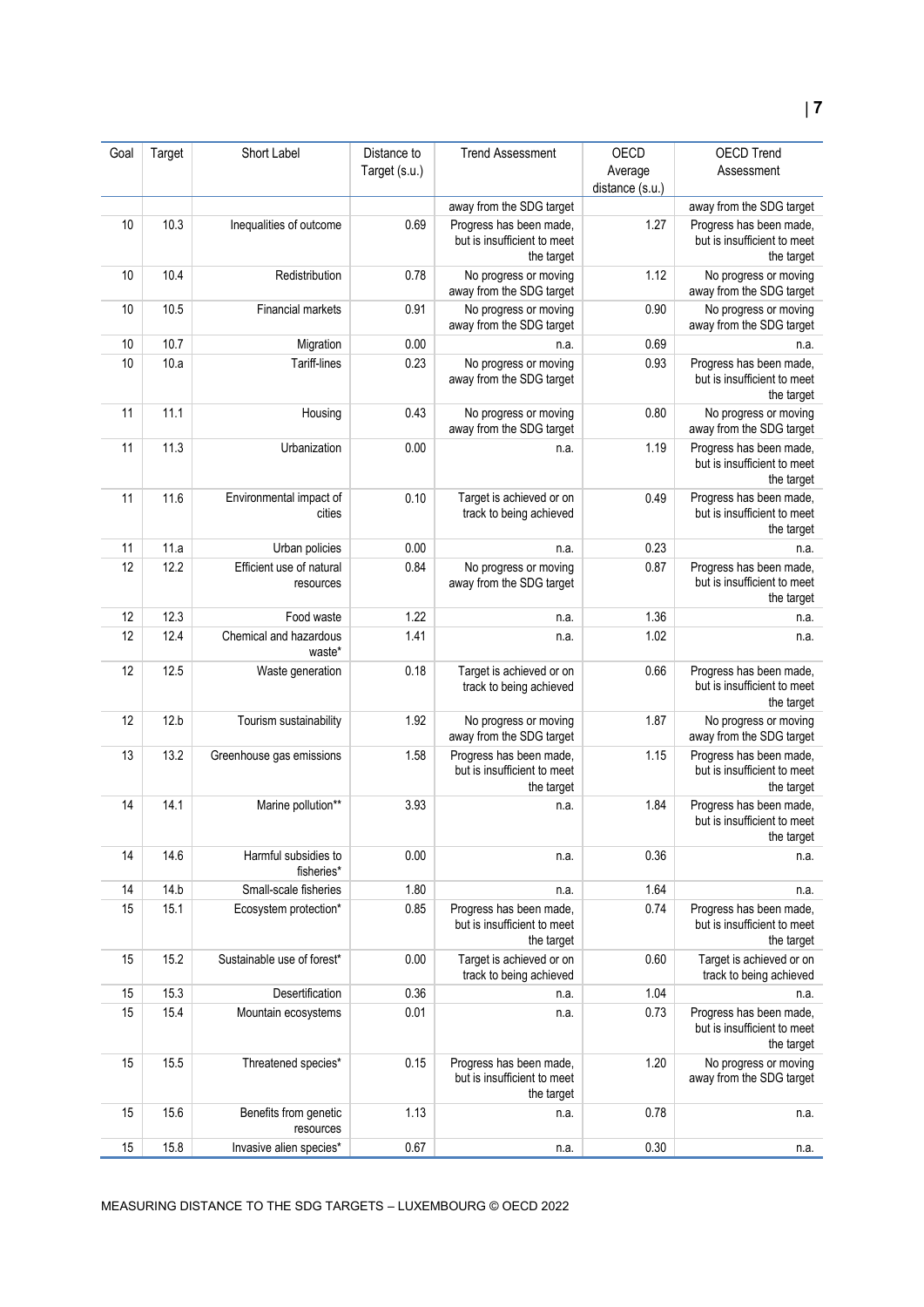| Goal | Target | Short Label                                                             | Distance to<br>Target (s.u.) | <b>Trend Assessment</b>                                              | <b>OECD</b><br>Average<br>distance (s.u.) | <b>OECD Trend</b><br>Assessment                                      |
|------|--------|-------------------------------------------------------------------------|------------------------------|----------------------------------------------------------------------|-------------------------------------------|----------------------------------------------------------------------|
| 15   | 15.9   | National and local planning*                                            | 1.27                         | n.a.                                                                 | 0.54                                      | n.a.                                                                 |
| 16   | 16.1   | Violence and related deaths                                             | 0.50                         | Progress has been made.<br>but is insufficient to meet<br>the target | 0.66                                      | Progress has been made.<br>but is insufficient to meet<br>the target |
| 16   | 16.3   | Rule of law                                                             | 2.72                         | No progress or moving<br>away from the SDG target                    | 2.33                                      | No progress or moving<br>away from the SDG target                    |
| 16   | 16.5   | Corruption and bribery                                                  | 0.00                         | n.a.                                                                 | 0.17                                      | n.a.                                                                 |
| 16   | 16.6   | Accountable institutions                                                | 1.21                         | No progress or moving<br>away from the SDG target                    | 2.26                                      | Progress has been made,<br>but is insufficient to meet<br>the target |
| 16   | 16.7   | Inclusive decision-making                                               | 2.71                         | n.a.                                                                 | 1.85                                      | n.a.                                                                 |
| 16   | 16.9   | Legal identity for all                                                  | 0.00                         | n.a.                                                                 | 0.00                                      | n.a.                                                                 |
| 16   | 16.10  | Access to information                                                   | 0.00                         | n.a.                                                                 | 0.00                                      | n.a.                                                                 |
| 16   | 16.a   | National institutions                                                   | 0.00                         | Target is achieved or on<br>track to being achieved                  | 0.54                                      | Target is achieved or on<br>track to being achieved                  |
| 17   | 17.2   | Official Development<br>Assistance                                      | 0.00                         | Target is achieved or on<br>track to being achieved                  | 0.94                                      | Progress has been made,<br>but is insufficient to meet<br>the target |
| 17   | 17.10  | Multilateral trading system                                             | 0.01                         | Target is achieved or on<br>track to being achieved                  | 0.45                                      | Target is achieved or on<br>track to being achieved                  |
| 17   | 17.12  | Market access for least<br>developed countries                          | 0.28                         | No progress or moving<br>away from the SDG target                    | 0.72                                      | No progress or moving<br>away from the SDG target                    |
| 17   | 17.15  | National leadership to<br>implement policies for<br>poverty eradication | 2.97                         | n.a.                                                                 | 2.32                                      | n.a.                                                                 |
| 17   | 17.16  | Global Partnership for<br>Sustainable Development                       | 1.98                         | n.a.                                                                 | 0.89                                      | n.a.                                                                 |
| 17   | 17.18  | Statistical capacity                                                    | 0.48                         | n.a.                                                                 | 0.09                                      | n.a.                                                                 |
| 17   | 17.19  | Statistical capacity-building                                           | 0.00                         | n.a.                                                                 | 0.11                                      | n.a.                                                                 |

Note: \* refers to targets with a 2020 deadline. \*\* refers to targets with a 2025 deadline. The OECD average is measured as the simple average across OECD countries with available data.

Source: All data is taken and adapted from UNDESA (2021), *SDG Global Database*,<https://unstats.un.org/sdgs/unsdg> and OECD (2021), *OECD.Stat,* <https://stats.oecd.org/> (accessed on 29 October 2021).

## <span id="page-7-0"></span>**How to read this country profile**

The OECD report *The Short and Winding Road to 2030: Measuring Distance to the SDG Targets* evaluates the distance that OECD countries need to travel to meet SDG targets for which data are currently available. It also looks at whether countries have been moving towards or away from these targets, and how likely they are to meet their commitments by 2030, based on an analysis of recent trends and the observed volatility in the different indicators.

As most authors and international organisations, this report adopts a rather simple geometric growth model for assessing the direction and pace of recent changes in the context of the SDGs. Yet, instead of making direct estimates of the value of the indicator by 2030, it models the likelihood of achieving a specific level using Monte Carlo simulations.

While the report provides an overview of where OECD countries, taken as a whole, currently stand, country profiles provide details of the performance and data availability of individual OECD countries.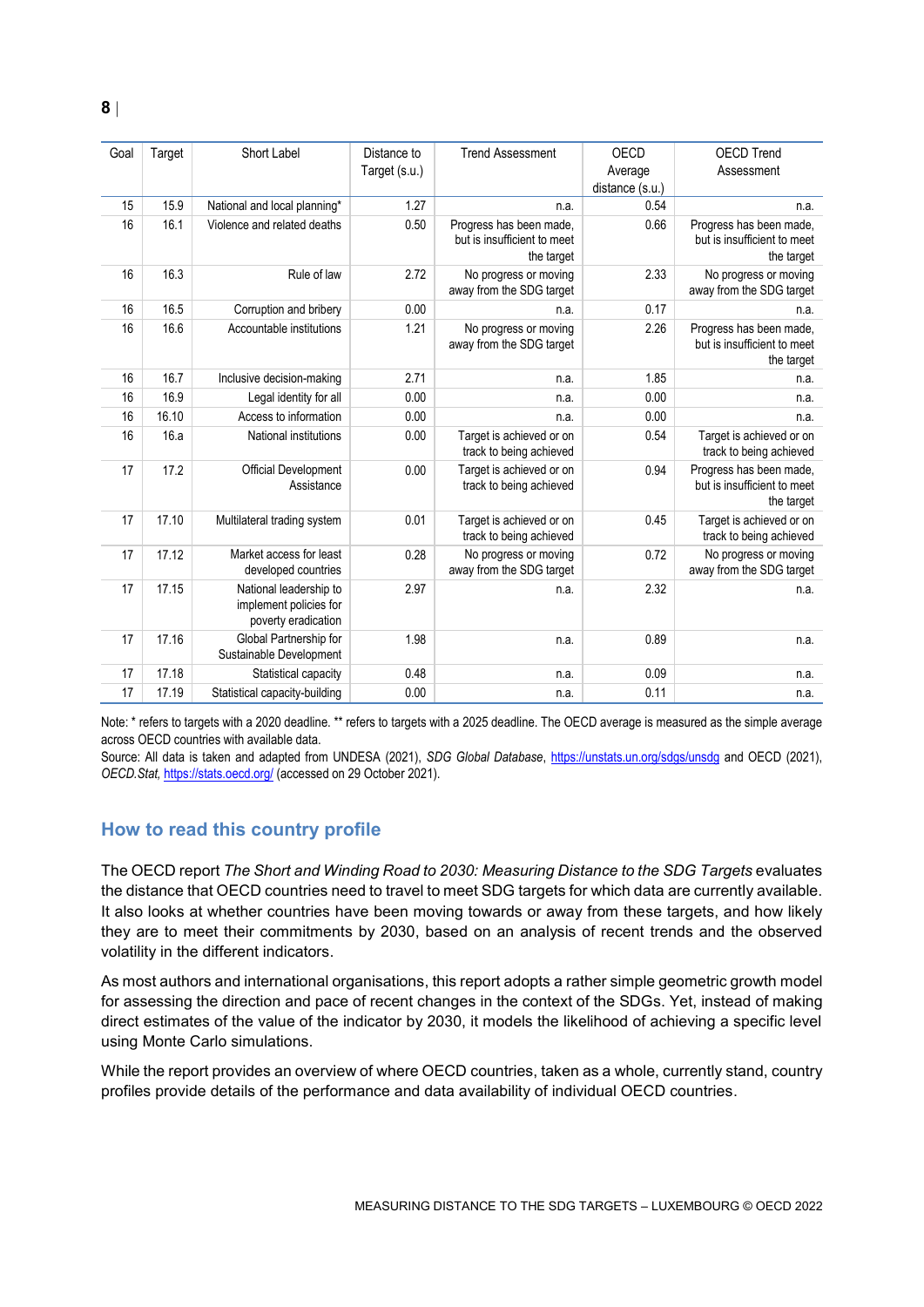#### *How to read the OECD SDG Wheel?*

Progress on SDGs requires a granular understanding of countries' strengths and weaknesses based on the consideration of the 169 targets of the 2030 Agenda. [Figure](#page-0-0) 1 shows both **current achievements** (in the inner circle; the longer the bar, the smaller the distance remaining to be travelled) **as well as whether OECD countries are on track** (or are at least making progress) to meet their commitments by 2030 (in the outer circle).

The length of each bar shows current level of achievement on each target. As detailed in the Methodological Annex, countries' distance to target is measured as the "standardised difference" between a country's current position and the target end-value. For each indicator, the standardised measurement unit (s.u.) is the standard deviation observed among OECD countries in the reference year (i.e. the year closest to 2015). Therefore, the longer the bar, the shorter the distance still to be travelled to reach the target by 2030. The colours of the bars applied to the various targets refer to the goals they pertain to.

The outer ring shows how OECD countries are performing over time and how likely they are to meet the different targets by 2030 based on the observed trends of the various indicators. It uses stoplight colours to classify the progress towards the target:

- green is used to indicate those countries that (based on the change in the different indicators over a recent period) should meet the target in 2030 just by maintaining their current pace of progress (i.e. more than 75% of (randomised) projections meet the target);
- yellow for those countries whose current pace of progress is insufficient to meet the target by 2030 (i.e. less than 75% of randomised projections meet the target, while the correlation coefficient between the indicator and the year is high and statistically significant, implying that a significant trend could be detected); and
- red for those countries whose recent changes have been stagnating or moving them further away from the target (i.e. less than 75% of randomised projections meet the target and the correlation coefficient between the indicator and the year is low or statistically insignificant, implying that no statistical trend could be identified).

#### *How to read the Strength and Challenges sections?*

With the aim of helping its member countries in navigating the 2030 Agenda and in setting their own priorities for action, this report relies on a unique methodology for measuring the distance that OECD countries have to travel to achieve SDG targets. The identification of the main strengths and challenges proposed in this report relies on current performances only:

- A target is considered to be a strength when the distance to the target end-value is lower than 0.5 s.u. (i.e. the distance is deemed to be small) or when the country is closer to the target than the OECD average. For instance, while Korea's distance to Target 2.2 on malnutrition is 1.4 s.u. (i.e. classified as medium distance), the average OECD distance is 2.5 s.u. Therefore, Target 2.2 is categorised as being a strength for Korea.
- A target is considered to be a challenge when the distance to target is greater than 1.5 s.u. (i.e. distance is deemed to be long) or when the country is further away from the target than the OECD average. For instance, Estonia's distance to Target 4.2 on pre-primary education is 1.1 s.u. (i.e. medium distance), which is higher than the 0.24 s.u. distance for the OECD average. Target 4.2 is therefore classified as a weakness for Estonia.

While the lack of consistent time series often prevents an exhaustive assessment of trends, they are discussed when available and relevant in nuancing the assessment of current performance.